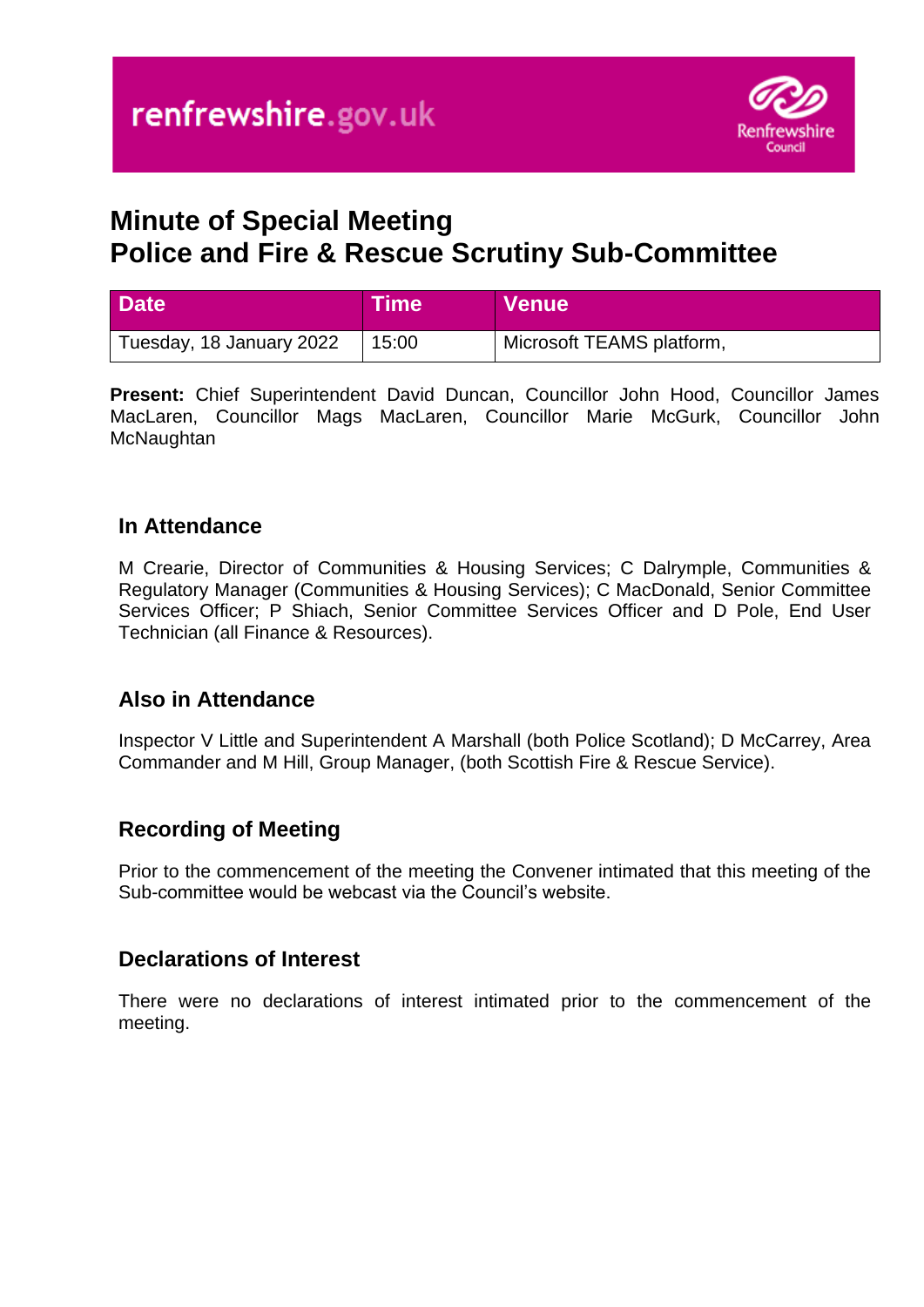# 1 **Police Scotland Performance Report**

There was submitted a report by the Chief Superintendent, Police Scotland, relative to service performance and activities in the Renfrewshire area during the period 1 April to 30 November 2021. The report summarised the key performance indicators and provided statistics relating to the specific key objectives detailed in the Renfrewshire Local Policing Plan 2020/21, comparisons were made against the previous five-year average.

The volume of recorded crime and offences had fallen by 12.7% on the five-year average and by 4.5% on the same period in 2020. The report provided, in an infographics format, local updates in relation to Renfrewshire Policing Priorities 2018- 22 of drug supply and misuse; violence & anti-social behaviour; dishonesty and road safety. Continued focus and proactivity on drug supply and misuse had contributed to detections for drug supply however the detection rate had fallen by 3.2% on the previous five-year average. Overall violent crime had increased by 1.4% on the previous year but had fallen by 5.4% on the previous five-year average. Violence against emergency workers had fallen from a five-year average of 174.2 to 154 (a decrease of 10.7%). Reported disorder had fallen by 22.7% from the previous year and ASB communications were down by 19.2% on the previous year and by 2.3% on the five-year average.

Housebreaking crimes had fallen by 36% against the previous five-year average which equated to a total of 90 crimes. Motor vehicle crime had fallen by 16.1% on the five-year average. Fraud continued to be one of the few crimes of dishonesty for which an increase has been recorded with reported crimes rising 52.4% above the five-year average to a total of 281 crimes. Many of these continued to be cyberenabled, with phishing and vishing scams and internet order fraud increasingly being reported by members of the public.

There had been 28 serious road injuries (two more than the previous year) and 66 slight road injuries (four more than the same period in 2020) recorded. There were three road fatalities in Renfrewshire in the reporting period—two more than the previous year.

Reported sexual crimes had increased by over 7% on five-year average figures. However, it was noted that many of these crimes involved non-recent reporting. Recorded police incidents remained 9.3% below the previous five-year average and at a similar level to same period in 2021

**DECIDED:** That the report be noted.

## 2 **Consultation on HM Inspectorate of Constabulary In Scotland (HMICS) Scrutiny Plan 2022/25**

There was submitted a report by the Director of Communities & Housing Services relative to Her Majesty's Inspectorate of Constabulary, Scotland (HMICS) development of its Scrutiny Plan to deliver a planned inspection programme for 2022–2025.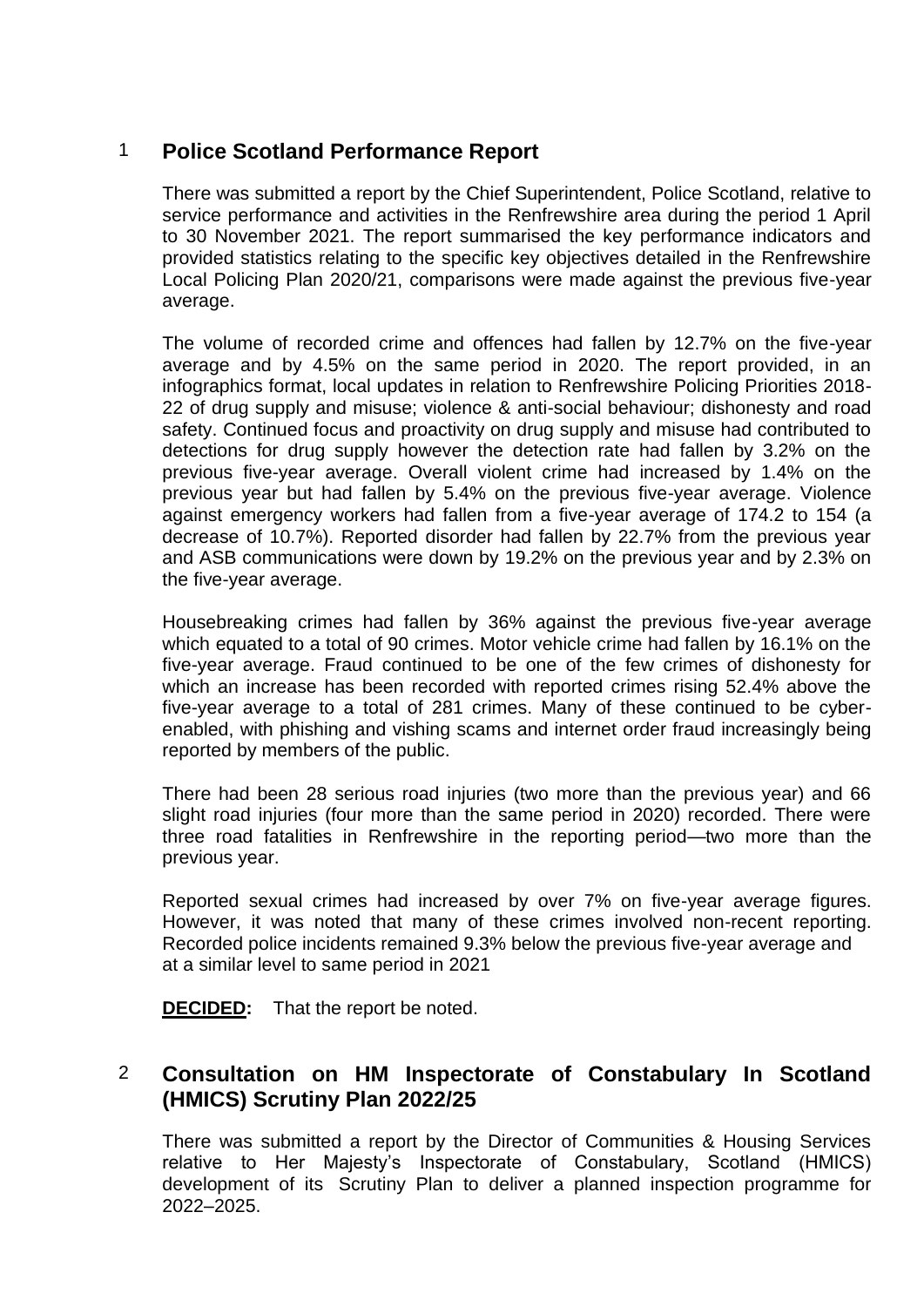The report advised that HMICS would continue to utilise an online survey to enable anyone with an interest in policing in Scotland to make a contribution. As part of this process, HMICS sought the views of key stakeholders on any topical, high risk or emerging areas in Policing that could be included within the 2022-25 plan. The aim of the online survey was to provide HMICS with thorough insight into the key issues that members of the public, key stakeholders and staff members of Police Scotland and the Scottish Police Authority felt strongly about.

HM Chief Inspector of Constabulary wrote to partners including the Renfrewshire Council Chief Executive on 7 December 2021 requesting input into the HMICS Scrutiny Plan 2022-25.

The final date for submissions to the letter was 21 January 2022. A draft response from the Council was attached as Appendix 1 to the report for Members approval and would be submitted in line with the timescales provided.

#### **DECIDED:**

(a) That the consultation on the HMRC Scrutiny Plan 2022/25 be noted; and

(b) That the Council's consultation response as detailed in Appendix 1 to the report be approved.

#### 3 **Scottish Fire and Rescue Service Performance Report**

There was submitted a report, by the Local Senior Officer, Scottish Fire and Rescue Service (SFRS) relative to SFRS performance and local fire and rescue service plan priorities in the Renfrewshire area during period 1 October to 31 December 2021.

The report provided updates in relation to Renfrewshire activity, accidental dwelling fires and casualties, unintentional injury and harm, deliberate fire setting, nondomestic fire safety and unwanted fire alarm signals.

The report advised that accidental Dwelling Fires showed a decrease of 16% (7 incidents) from Q3 2020/21. Cooking remained the most common source of ignition within Renfrewshire accounting for 22 of the accidental dwelling fires. In addition, 39% (14) of the incidents required no firefighting action, 36% (13) were due to distraction and 14% (5) were due to alcohol/drug impairment. Furthermore 28 of the 36 incidents had detection installed and 96% (35) of these operated and raised the alarm.

The report indicated that Unwanted Fire Alarm Signals (UFAS) showed a 29% (61 incidents) increase year on year. Of these 9% (25 incidents) were recorded in Hotel/Motel premises. Secondary schools accounted for 9% (25 incidents) and 56% (153 incidents) were found to be as a result of human interactions i.e. not isolating the system before testing, cooking and smoking.

**DECIDED:** That the contents of the report be noted.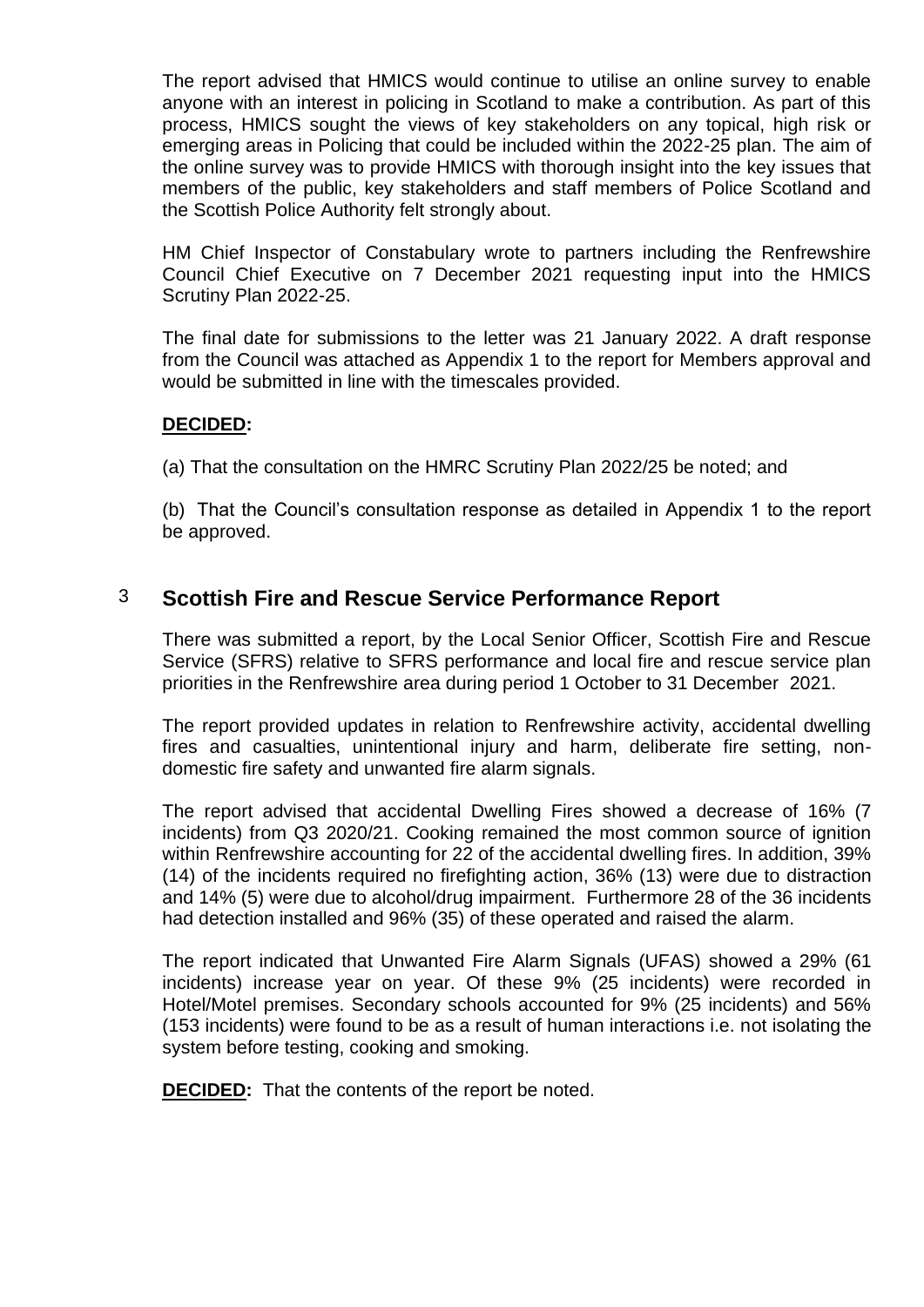## 4 **Scottish Fire and Rescue Service Spotlight – Mutual Referral Pathways**

The Group Manager, SFRS provided an update on Partnership arrangements and some of the Mutual Referral pathways that were currently in place with Partner agencies across Renfrewshire.

He provided specific exampled and expressed admiration for the work undertaken across all agencies on a daily basis and referred to information sharing and the Community Safety Hub.

He highlighted innovations undertaken by the Scottish Fire and Rescue Service in Renfrewshire, in particular the Mutual Referral Pathways it had with ROAR, building resilience and empowerment with elderly people in Renfrewshire. As a result of these referrals all crews within Renfrewshire had been trained in assisting elderly residents.

**DECIDED:** That the information provided be noted.

### 5 **Response to the next Fire & Rescue Framework for Scotland Consultation**

There was submitted a report by the Director of Communities & Housing Services relative to the response to the next Fire and Rescue Framework for Scotland consultation.

The report advised that the Scottish Government had published a consultation document seeking the views of important stakeholders on the next Fire and Rescue Framework for Scotland ('the Framework').

The Framework set out Scottish Ministers' expectations of the Scottish Fire and Rescue Service (SFRS) and provided SFRS with strategic priorities and objectives, together with guidance on how the delivery of its functions should contribute to the Scottish Government's Purpose and National Outcomes.

The response to the consultation from the Council was submitted within the timescales set by the Scottish Government with the final date for submissions to the consultation being 22 December 2021.

**DECIDED:** That the action to submit the consultation response, attached as appendix 1, to the Scottish Government in line with the required timescale of 22 December 2021 be homologated.

#### 6 **Local Issues**

The Communities & Regulatory Manager (Communities & Housing Services) referred to the introduction of Interlinked Fire and Smoke Alarms which were required to be installed in every home in Scotland from February 2022 to ensure compliance with the Scottish Governments new standards.